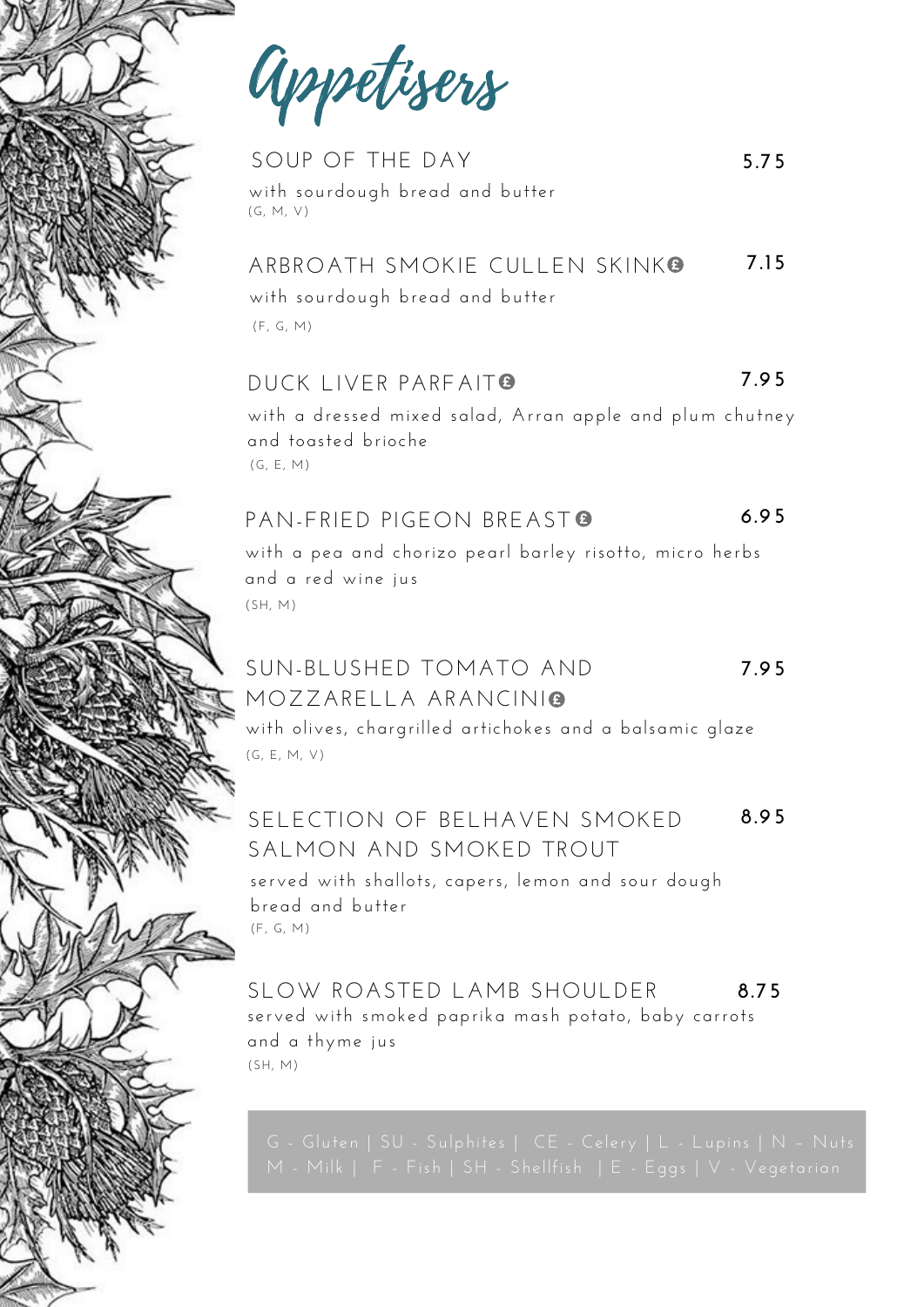Small Plates

# **3 SMALL PLATES FOR £16**

| SALT AND PEPPER CRISPY                                                               | 6.95 |
|--------------------------------------------------------------------------------------|------|
| CALAMARI<br>served with a lemon mayonnaise<br>(G, F)                                 |      |
| PATATAS BRAVAS<br>roasted baby potatoes in a spicy tomato sauce<br>(V)               | 6.50 |
| TEMPURA GARLIC KING                                                                  | 7.95 |
| PRAWNS<br>served with a carrot and radish salad dressed<br>with soy sauce<br>(SH, G) |      |
|                                                                                      |      |

#### PAN-FRIED LAMBS LIVER **6.95**

(G, M) served in a mushroom and garlic cream sauce on toasted sourdough bread

#### HAGGIS BON BONS **5.95**

(G, E, M) served with a grain mustard mayonnaise

#### (G, E, M) BLACK PUDDING BON BONS served with a grain mustard mayonnaise **5.95**

#### MIXED BON BONS served with a grain mustard mayonnaise **5.95**

(G, E, M)

# MARINATED OLIVES **3.50**

(not included in the 3 for £16 deal)

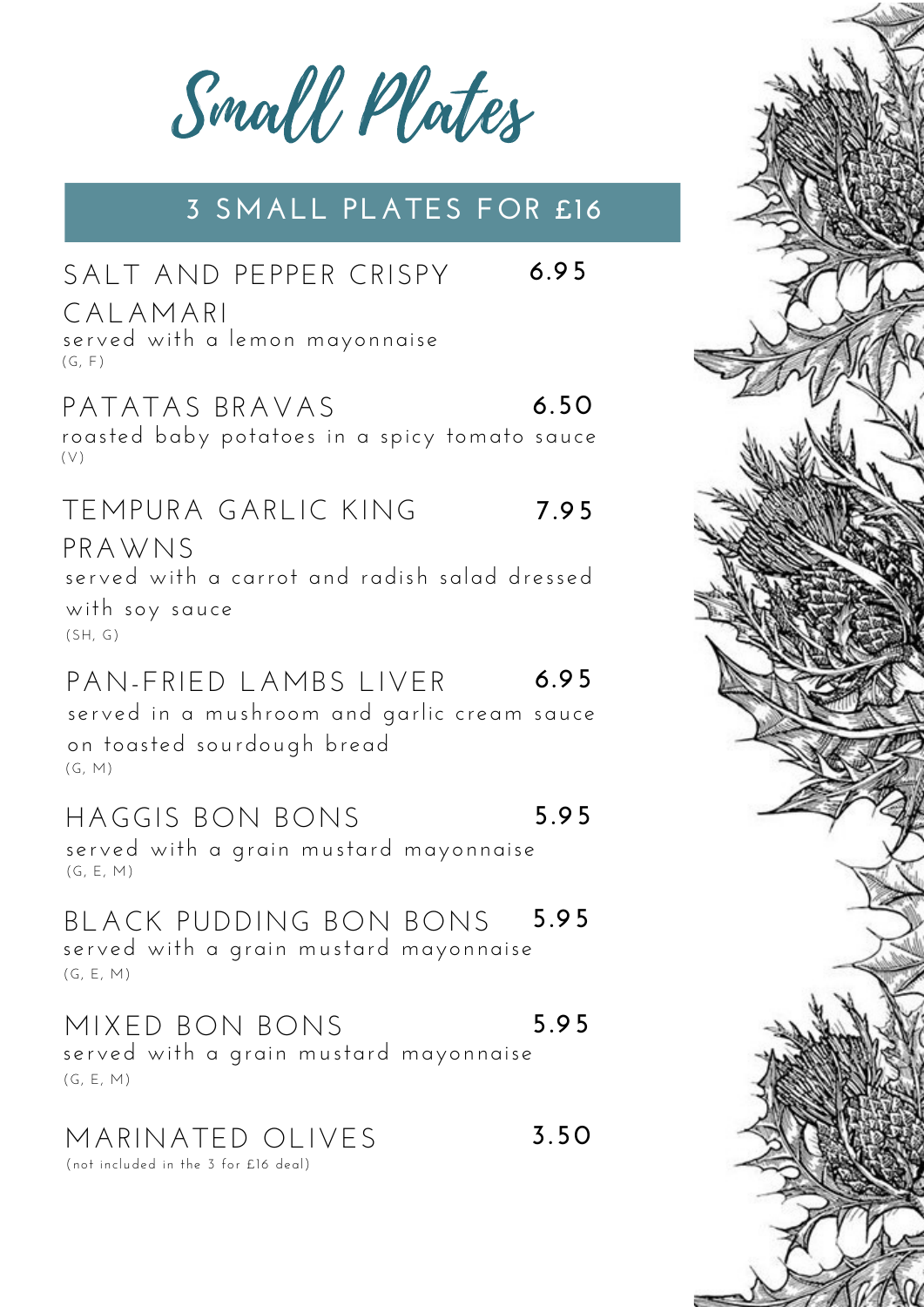Sharer Platters

selection of breads with olive oil and balsamic vinegar  $(G)$ BREAD AND OILS SHARER **7.95**

with Arran apple and plum chutney and a warm onion baguette BAKED CAMEMBERT FOR 2 (G, M) **14.50**

# MEAT AND CHEESE PLATTER **22.50**  $FOR 2$

with a selection of meats and cheeses, olives, roast pepper hummus, apple and plum chutney, onion baguette and toasted focaccia (G, M)

### LOADED SCROCCHIARELLA FOR 2 **23.95**

a flat sourdough base topped with parma ham, pork salami, venison salami, sun-blushed tomatoes, olives, buffalo mozzarella and a balsamic glaze (G, M)

# **SIDES**

CHUNKY CHIPS **£3.25** COLESLAW ONION RINGS SKINNY FRIES CAJUN SEASONED FRIES **£3.25** GARLIC BREAD **£3.50** GARLIC BREAD WITH CHEESE **£3.50** MAC N CHEESE **£4.50£3.00 £3.50 £3.00**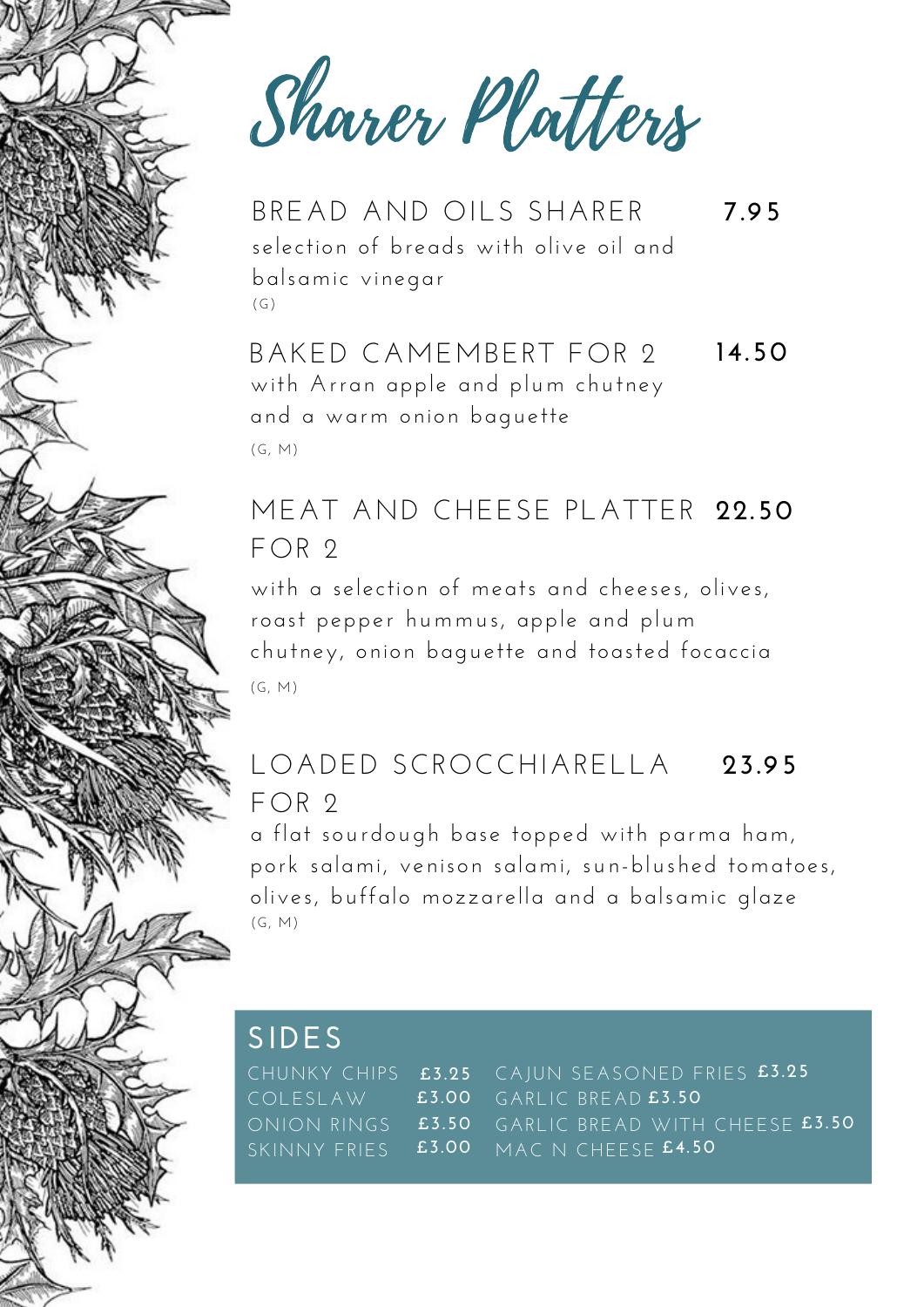Kingennie Favourites

#### STEAK AND ALE PIE TOPPED WITH BUTTER PUFF PASTRY **14.95**

with creamed potatoes and roasted seasonal vegetables (G, M, SU)

#### ALEX SPINKS HADDOCK FILLET **13.95**

a choice of battered or breaded, served with chunky chips and Forbes own minted peas (F, G, E, M)

#### BAKED MACARONI **12.95**

with a mature cheddar and Applewood smoked cheese served with a side salad garnish and garlic bread (G, M, V)

#### OMACHIE 'BANGERS N MASH' **13.50**

pork sausages served on a bed of creamed potatoes served with a mustard gravy and topped with onion (G, M, V)

# CHICKEN AND BACON CAESAR SALAD **12.95**

with brioche croutons, parmesan cheese and anchovies (F, G, E, M)

## STEAK FOCCACIA

### **12.50**

steak marinated in garlic and smoked paprika with caramelised onions, mushrooms, mustard mayo served with salad, coleslaw and skinny fries (G, E, M)

## PULLED PORK CIABATTA

### **11.50**

**13.50**

**13.50**

**13.50**

bbq pulled pork in a toasted ciabatta served with salad, coleslaw and skinny fries (G, E, M)

Burgers

### KINGENNIE BEEF BURGER

with garlic aioli, cos lettuce, sliced tomato, pickled gherkins in a brioche bun with chunky chips, salad garnish and coleslaw (G, M, E)

# CRISPY CAJUN CHICKEN BURGER

with garlic aioli, cos lettuce, sliced tomato, pickled gherkins in a brioche bun with chunky chips, salad garnish and coleslaw (G, M, E)

## BLACK BEAN BURGER

with cos lettuce, sliced tomato, pickled gherkins, relish in a brioche bun with chunky chips, salad garnish and coleslaw (G, M, E, V)

# ADD BURGER TOPPINGS

Haggis - Black Pudding - Caramelised Onion - Fried Egg Smoked Bacon - Emmenthal Cheese - Smoked Applewood Cheese -

![](_page_3_Picture_26.jpeg)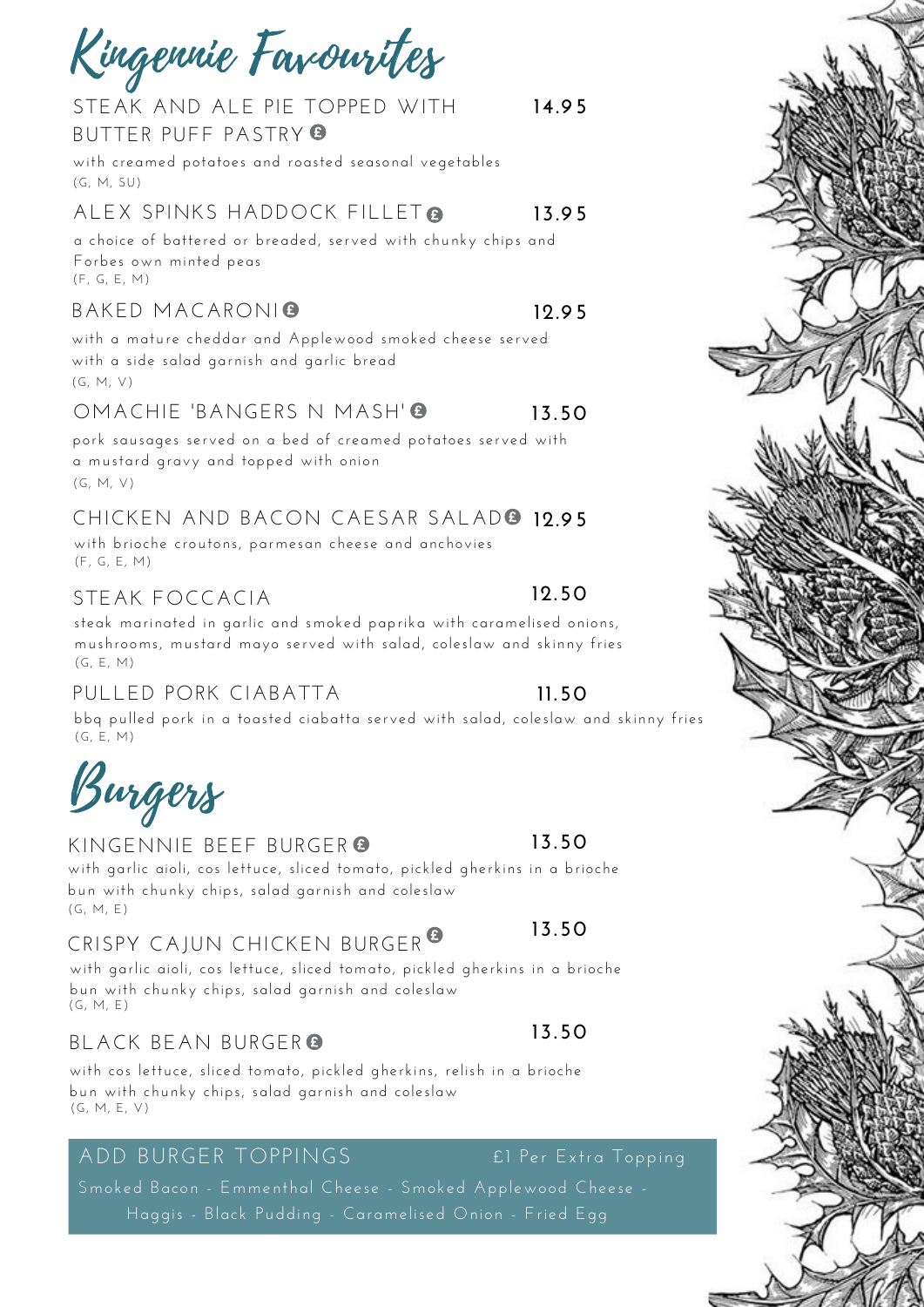Main Courses

### ANGUS LAMB RUMP

#### **25.95**

slow roasted lamb shoulder, potato dauphinoise, pea purée, baby carrots, wild mushrooms and a thyme jus (M, SU)

#### WILD MUSHROOM AND ARTICHOKE PITHIVIER **16.50**

with a creamed tarragon mashed potato, seasonal roasted vegetables and a chive cream sauce (G, E, M, V)

#### OMACHIE PORK CHOP **16.95**

with buttered fondant potato, apple purée, black pudding scotch quail egg, curly kale and a mustard jus (G, E, M, SU)

## PAN SEARED SALMON

**22.50**

(G, E, M, F, SH) with a potato croquette, tenderstem broccoli, romanesco cauliflour, brown shrimps and an oyster cream sauce

From the Grill

10oz SIRLOIN STEAK 35 day Himalayan salt-aged beef 8oz FILLET STEAK A MAD CUTLETS **26.95 29.95 22.95** 35 day Himalayan salt-aged beef **ALL DISHES SERVED WITH FLAT CAP MUSHROOMS, CHERRY TOMATOES ON THE VINE AND CHUNKY CHIPS** Choose your meat

| I AMB CUILEID               | <i>LL.IJ</i> |
|-----------------------------|--------------|
| 3 Angus spring lamb cutlets |              |
| SALMON (F)                  | 17.95        |
| Scottish fillet of salmon   |              |

SURF AND TURF MIXED GRILL 4oz rump steak, pork sausage, chicken breast, lamb cutlet, black pudding, fried egg and garlic king prawns (SH, G) **25.95**

## SAUCES AND TOPPERS

Upgrade any steak to surf and turf with garlic king prawns £4 Add a portion of onion rings for **£3.50** Garlic Butter (M) **Add a sauce for just £2** Blue Cheese Butter (M) Peppercorn Sauce (M,su) Chimichurri

Salsa Verde (F) Smoked Butter (M)